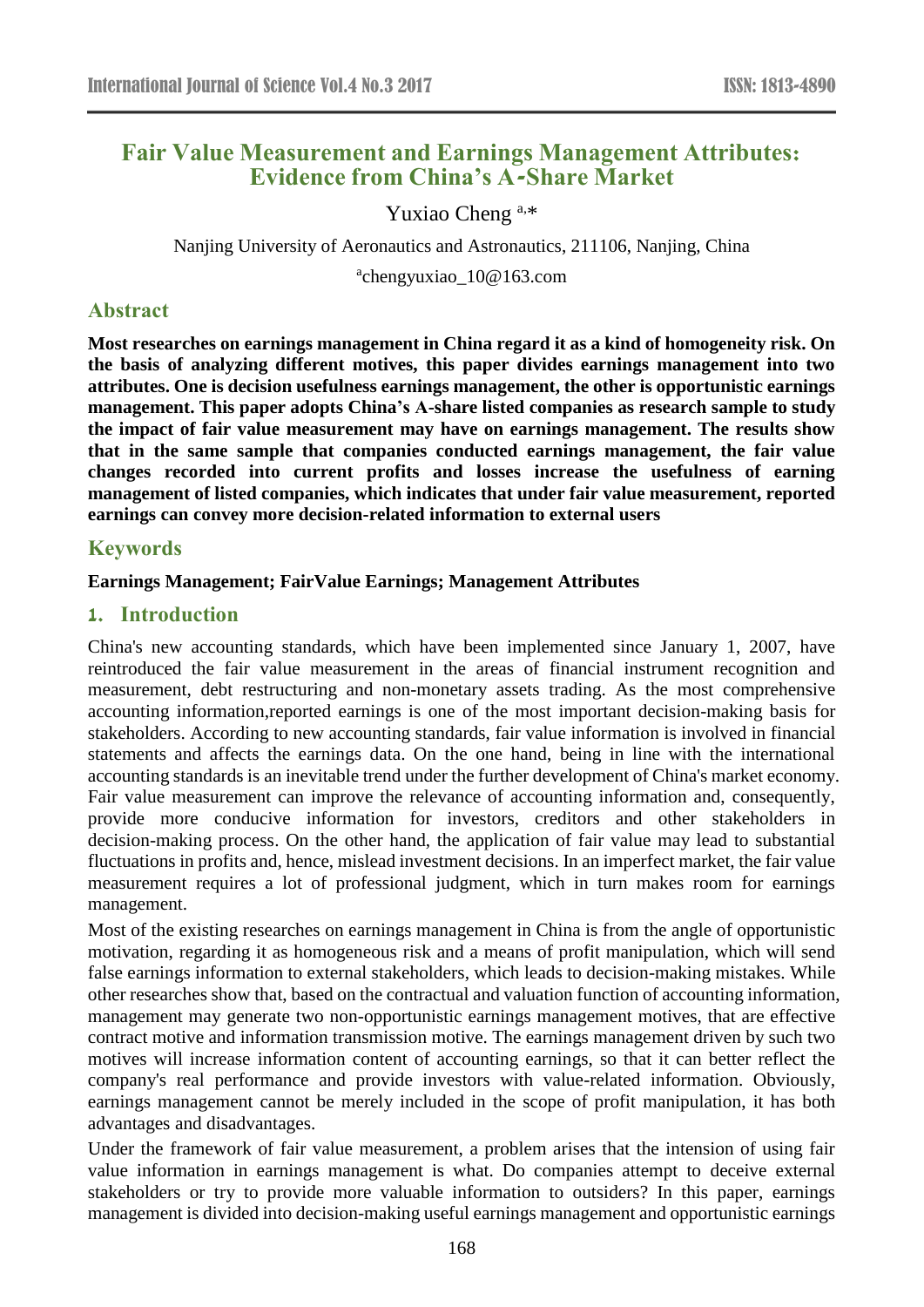management in order to explore how the fair value measurement may affect earnings management of listed companies.

# **2. Theoretical Basis, literature review and research hypothesis**

#### **2.1 Earnings management motives and attributes**

#### **2.1.1 Opportunistic motive**

The opportunism views that companies attempt to maximize their own interests via earnings management at the expense of the interests of external stakeholders. Therefore, earnings management will lead to adverse economic consequences. Due to conflict of principal-agent and imperfection of contracts, management may also use the distortion of accounting information to maximize private interests, damaging enterprise value. To protect investors, IPO system, placement system and delisting system come into being in China's capital market. Nevertheless, it is precisely these three rigid systems that drive listed companies to conduct earnings management. In the capital market, unlisted companies use earnings management to obtain listing qualification, and listed companies carry out earnings management whitewash financial report to avoid delisting or to meet conditions of rights offering and additional share issuing.

## **2.1.2 Effective contract motive**

From the perspective of effective contract theory, to effectively implement contracts and maximize the interests of all parties is the reason why enterprise management tend to conduct earnings management. That is to say, earnings management will bring good economic consequences. Management can improve contract efficiency and reduce contract costs through earnings management, and then reduce the supervision cost, negotiate cost of contract and possible residual losses caused by lack of incentives, and in the meantime, also increase their personal interests.

Effective contract motive and opportunistic motive both are based on contract theory. The difference between them is whether earnings management is within the boundary of contract. Excessive earnings management may distort accounting information and mislead external users. In other words, opportunistic earnings management is excessive earnings management. On the contrary, based on the contractual role of accounting information, the effective contract motive of earnings management is a motive aiming at reducing contract costs and maximizing firm's value.

### **2.1.3 Information transmission motive**

Accounting information reflects a firm's current operating conditions and future value, and thus, is useful for investors to make decisions. However, under historical cost measurement and accrual accounting principles, sometimes accounting data cannot accurately reflect the true value of the firm, as a result of which investors are misled resulting in wrong market pricing. In this case, firm's management try to pass on the internal information it holds. Obviously, the management can disclose that information directly, but which is not feasible because as outsiders, external stakeholders have difficulties in verifying the reliability of that information. The information perspective views that the management can correct performance bias through earnings management to pass useful information to investors. And since financial reports are required to be audited, it is considered to be with a certain degree of credibility. Besides, the management will bear legal responsibility. Therefore, earnings management can be a credible way to pass relative and useful information. That is to say, if earnings management is used to convey internal information related to the firm's real value and reduce the asymmetry between management and external stakeholders, it will be beneficial to investors, the firm, and management as well. Based on the valuation function of accounting information, earnings management driven by information transmission motive aims at better conveying the internal information to the outside world and solving the information asymmetry problem, which is conducive to covenanting and executing contract, and ultimately benefits to a firm's value estimation.

### **2.1.4 Attributes of earnings management**

Through the analysis of the three motivations above, it can be found that the earnings management caused by effective contract motive and the information transmission motive can improve the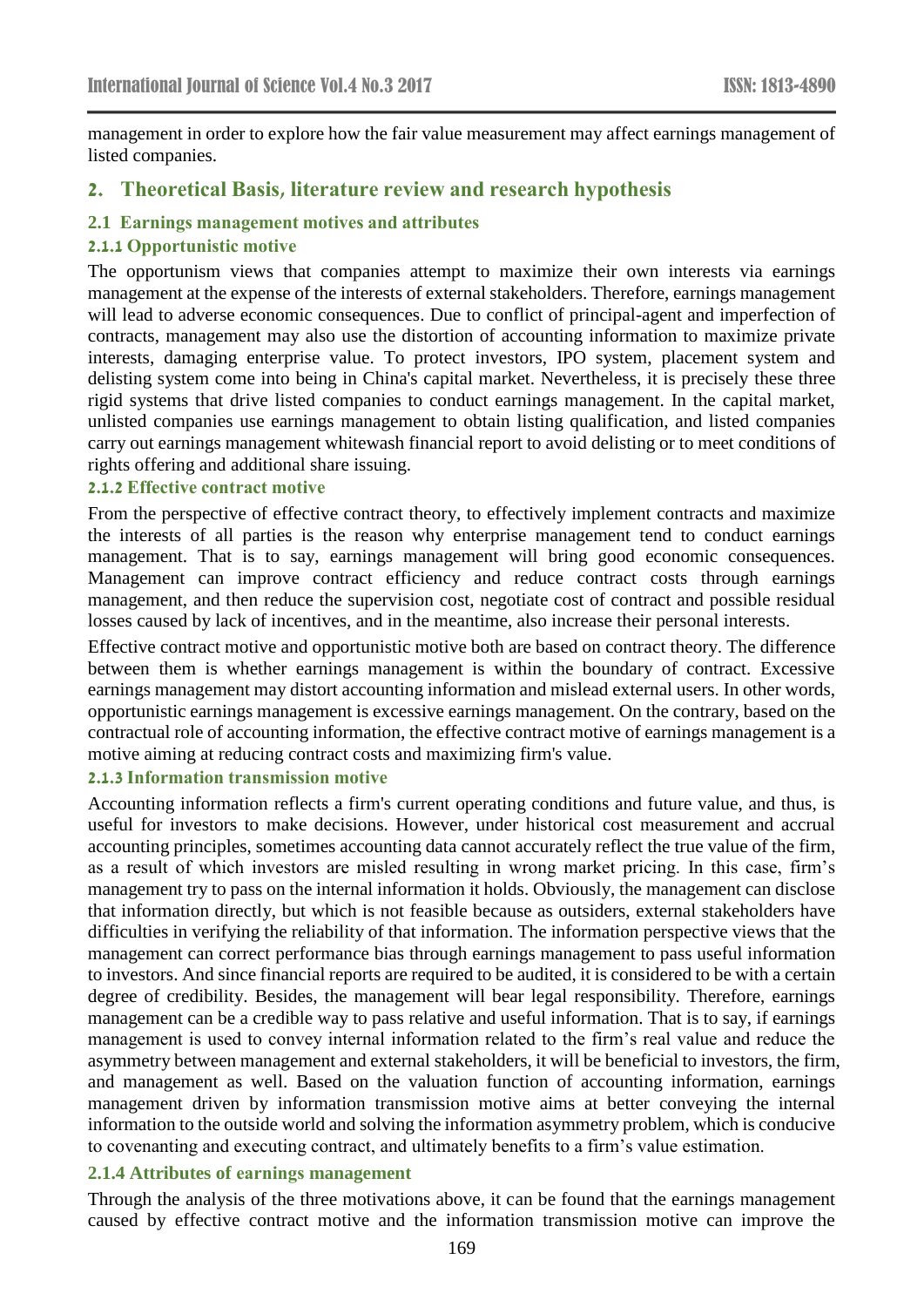relevance of decision-making related information for the external stakeholders, while the opportunistic motive force earnings management to be profit manipulation, which will mislead the external stakeholders to make wrong decisions. Thus, earnings management can be divided into two types: opportunistic earnings management and decision usefulness earnings management.

The opportunistic earnings management includes those resulted from the firm's intention to change contracts (such as debt contracts, etc.), gain additional revenue from the capital market, and meet regulatory requirements, and managers' personal benefits (such as bonuses, etc.) as well. This phenomenon is more common in China's listed companies. Earnings management is often used by listed companies to dress up their financial performance in order to conduct IPO, avoid delisting or realize secondary equity offering. Decision usefulness earnings management is an earning management that aims at conveying value-related information. In order for investors to better understand the firm's future value, management have the incentive to pass on information more related to the future value of the enterprise by earning management. Schipper (1989), Holthausen (1990) and Suhramanyam (1996) all argue that there is a useful earnings management that will increase the information content of accounting surplus. Barnea (1975) clearly points out that earning smoothing is an information transfer mechanism. A lot of empirical evidences have proved that there is a kind of earnings management better communicating value-related information and helping improve investor decision-making.

#### **2.2 Fair value and earnings management**

China's new accounting standards issued in 2006 have stipulated the application of fair value, including the confirmation and measurement of financial instruments, investment real estate, debt restructuring, business merger and non-monetary assets exchange. The use of fair value can both directly or indirectly affects the accounting earnings and will be reflected in the income statement, which makes some room for companies to conduct earnings management using fair value measurement. Based on the data of 2007-2009 Shanghai and Shenzhen A-share listed companies, Wang Hong (2011) found that unprofitable firms with intention of decreasing current income did reduce the profit via fair value measurement, but no sufficient evidence proved that the use of fair value changes earnings management in those slightly profitable firms and stopping loss ones. Wu Keping's (2013) empirical study showed that under the new accounting standards profits or losses of fair value could enhance the level of earnings management of listed companies. Wu Sha (2014) compared the level of earnings management of listed companies before and after the implementation of the new standards from the perspective of discretionary accruals examining the impact of fair value measurement on earnings management, and found that after the implementation of the new standards, the earnings management of listed companies has been significantly improved. At the same time, under the fair value measurement, debt restructuring, non-monetary transactions, as well as assets impairment are likely to become a new choice for firm's management to do earnings management. The above studies show that fair value measurement has impacts on earnings management of listed companies, but these studies all regard earnings management a homogeneous risk and only examines earnings management from the perspective of opportunistic motive.

#### **2.3 Research hypothesis**

Through the previous analysis, fair value measurement may have an impact on earnings management, and earnings management can be divided into opportunistic earnings management and decision usefulness earnings management. Here comes the question that whether earnings management conducted via fair value measurement is opportunistic or useful to decision making? In this paper, I test the relevance between fair value measurement and earnings management.

Under historical cost measurement, financial data are based on historical information, which undoubtedly improves the reliability of accounting information, but apparently will reduce its timeliness, predictability and decision-making relevance. While adopting fair value measurement model, which is future-oriented and allows timely adjustment, accounting information becomes timelier and more relevant to market value. As a result, these financial data can provide external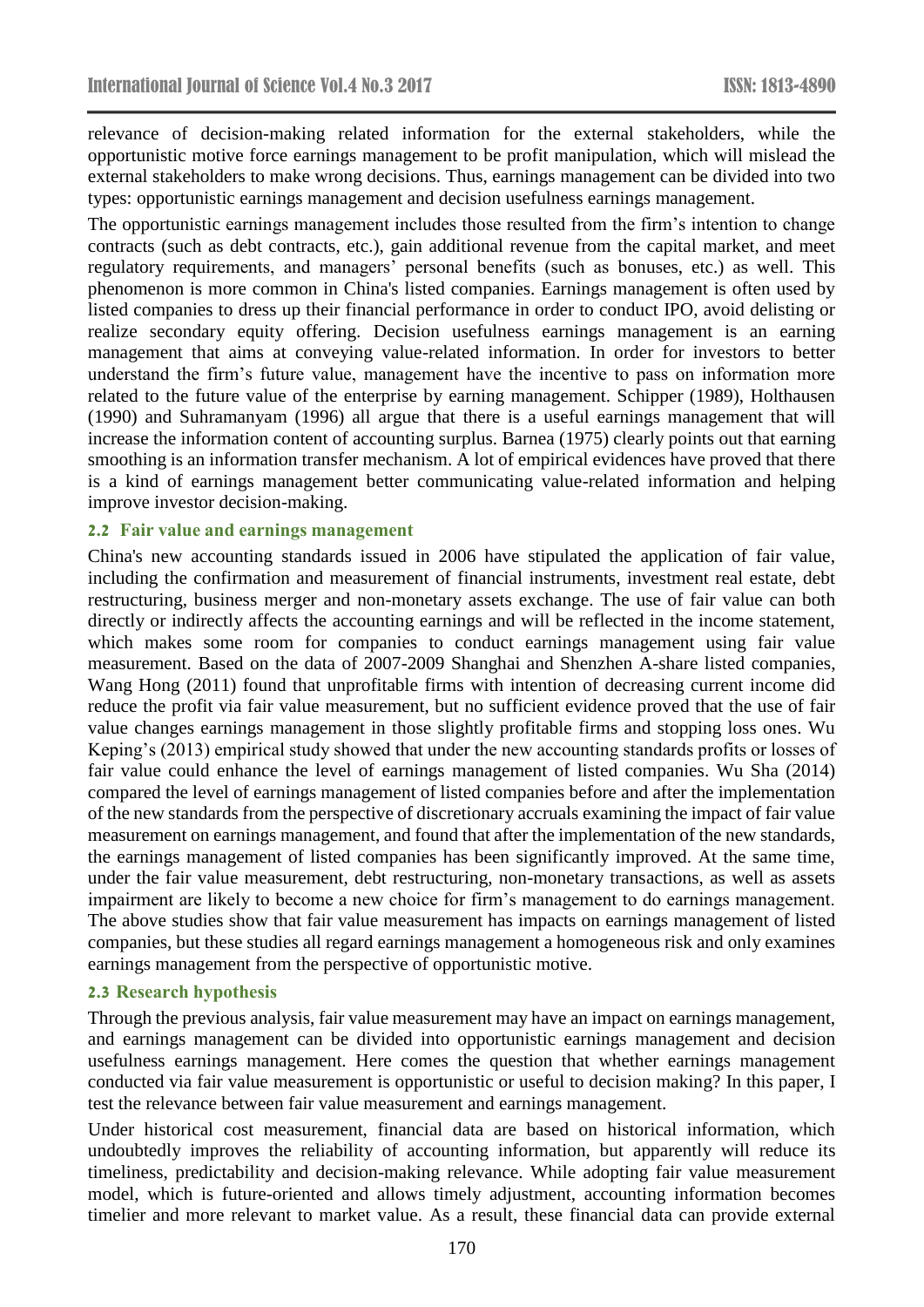stakeholders with more useful information for decision-making. Based on the above analysis, this paper assumes that fair value changes recorded into current profits and losses will increase the level of earnings management of listed companies and that this kind of earnings management enhances the decision usefulness of reporting earnings.

# **3. Empirical Research Design**

To implement a test of the above hypothesis, I need to specify an empirical model relating fair value and earnings management. I will tackle this issue shortly. Firstly, I describe the data.

### **3.1 Sample selection**

This paper selected China's A-share listed companies except financial and insurance companies as research sample, using annual data of 2015. Considering that the earnings management in this paper is based on the fair value measurement, companies lacking the current profits and losses of fair value in 2015 income statement are excluded, after which the quantity of samples is 632. Then, those, of the 632 firms, lacking data of some relevant variables or with abnormal values are also excluded. Finally, the research sample used in empirical test consists of 585 listed companies. All data, except that fair value changes of available-for-sale financial assets recorded in investment income are collected from annual financial report of each firm, are gathered from the CSMAR database.

### **3.2 Empirical model and variable definition**

This paper adopts linear regression model to test the relationship between fair value measurement and earnings management. The test model is as follows:

## $IEM * DA<sub>A</sub> = \beta_0 + \beta_1 FV_A + \beta_2 LEARN_A + \beta_3 Size + \beta_4 Lev + \varepsilon$

The explanatory variable in the above model is the interaction term of earnings management attribute (*IEM*) and level of earnings management(*DA\_A*). Level of earnings management(*DA\_A*) is the absolute value of the discretionary accruals calculated according to the modified Jones model. *IEM* represents the earnings management attribute, which equals 1 when earnings management is useful to decision making and 0 when it is opportunistic. This paper draws on the method adopted by Chen Xiaolin (2011), which separates opportunistic earnings management and decision usefulness one through indirect presumption. In the capital market, the motivations of the listed companies to manage earnings mainly are IPO, issuance of additional stocks, allotment of shares and keeping the honor "Listed Company", etc. According to the provisions of China Securities Regulatory Commission(CSRC), listed companies which are in a situation of three-year consecutive losses may face the risk of delisting, and the average weighted average net assets returns ratio of the last three fiscal years must be no less than 6% for those intending to issue new stocks. While those listed after 2006 are entitled to allotment of shares as long as they profit in each of the last three fiscal years, so I do not consider the opportunistic earnings management caused by allotment motive. The method of distinguishing opportunistic earnings management is specified in Table 1.

| Table 1. Recognition of opportunistic earnings management |                                                                                                                                |                                                                                                                                |  |  |  |
|-----------------------------------------------------------|--------------------------------------------------------------------------------------------------------------------------------|--------------------------------------------------------------------------------------------------------------------------------|--|--|--|
| Motives                                                   | IEM <sub>1</sub>                                                                                                               | IEM <sub>2</sub>                                                                                                               |  |  |  |
| Keeping the honor "Listed"<br>Company"                    | ROE is between 0 and 1% in the in each of the three most recent<br>fiscal year                                                 |                                                                                                                                |  |  |  |
| Issuance of additional stocks                             | The average of ROE in the last 3<br>years is between 6% and 7% for<br>those companies that issued<br>additional shares in 2016 | The average of ROE in the last 3<br>years is between 6% and 8% for<br>those companies that issued<br>additional shares in 2016 |  |  |  |
| Allotment of shares                                       |                                                                                                                                |                                                                                                                                |  |  |  |

Table 1. Recognition of opportunistic earnings management

The explanatory variable *FV\_A* in the model is profits or losses of fair value adjusted by total assets at last year end, which equals dividing fair value changes recorded into current profits and losses, which includes profits or losses of fair value that are listed separately in income statement and fair value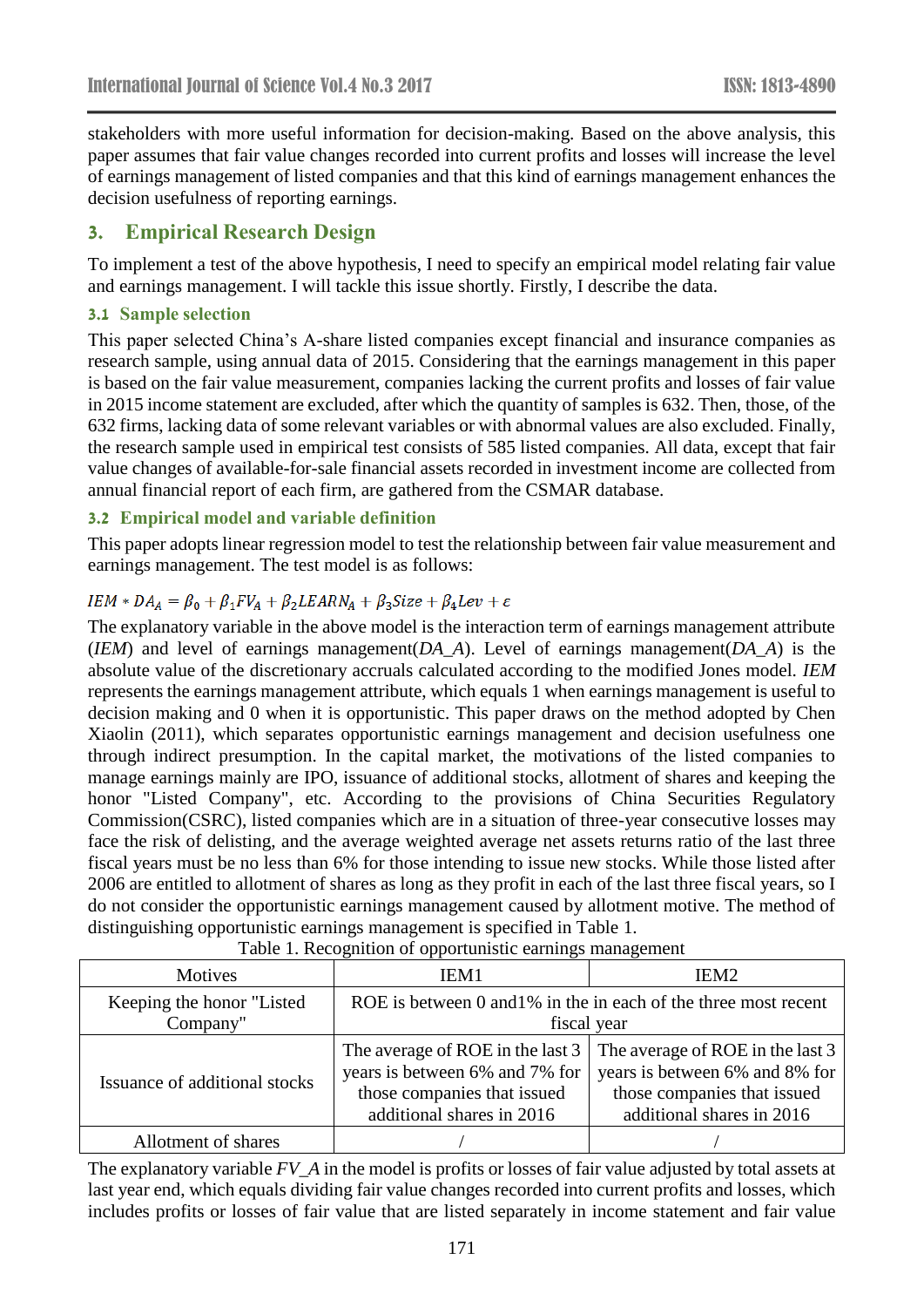changes of available-for-sale financial assets recorded in investment income, by total assets at the end of last year. As a matter of fact, though the influences fair value changes have on net income lie in the confirmation and measurement of financial instruments, investment real estate, debt restructuring, business merger and non-monetary assets exchange, fair value information in debt restructuring and business merger is not accessible to outsiders, so I only focus on the fair value changes of financial assets that recorded in the current profits and losses.

In addition, control variables in the model are *LEARN\_A*, *Size* and *Lev*. *LEARN\_A* is return on total assets in which the influence of fair value changes in current profits and losses is deducted. *Size* represents a firm's size which equals the natural logarithm of total assets and *Lev* is the asset-liability ratio.

### **3.3 Descriptive statistic analysis**

### **3.3.1 The influence of fair value changes on net income**

The influences of changes in fair value on net income are mainly reflected in the fair value gains and losses and the fair value changes of available-for-sale financial assets recorded in the investment income. Tables below are brief analysis of these influences. Table 2 shows the proportion of profits or losses of fair value in net income and the proportion of investment income in net income. Table 3 shows the number of listed companies in research sample according to different proportions.<br>The according of fair value profits and locate and investment income in not income.

| Table 2. The proportion of fair value profits and losses and investment income in net income |  |  |
|----------------------------------------------------------------------------------------------|--|--|
|                                                                                              |  |  |

|                                                                     | Maximum  | Minimum  | Mean   |
|---------------------------------------------------------------------|----------|----------|--------|
| The proportion of fair<br>value profits and losses in<br>net income | 8002.66% | $0.00\%$ | 22.99% |
| The proportion of<br>investment income in net<br><i>n</i> come      | 5016.86% | $0.00\%$ | 17.45% |

#### Table 3. The number of sample companies under different proportions

|                                                                  | $>100\%$ | $50\% \sim 100\%$ | $30\% \sim 50\%$ | $10\% \sim 30\%$ | $<$ 10\% |
|------------------------------------------------------------------|----------|-------------------|------------------|------------------|----------|
| The proportion of fair value<br>profits and losses in net income | 13       |                   | 15               | 45               | 501      |
| The proportion of investment<br>income in net income             |          | 14                | 23               | 77               | 463      |

According to Table 2 and 3, the average proportion of fair value profits and losses of sample companies in 2015 is 22.99%, while the maximal proportion is up to 8002.66%. The degree that fair value profits and losses affect net income of most of the sample companies (number of these companies is 501) is below 10%. But there are still 24 sample firms that the degree that fair value profits and losses affect net income is over 50%. The maximal degree of how much investment income affects net income is up to 5016.86% and the average of it is 17.45%. According to the above analysis, generally fair value profits and losses have great influence on net and there does exist some listed companies that turn around under fair value accounting.

## **3.3.2 Descriptive statistic analysis of variables**

The main variables used in the regression model are described earlier. Table 4 is a descriptive statistical analysis of these variables. As can be seen in Table 4, the mean values of *IEM1* and *IEM2* both are greater than 92%, indicating that more than 92% of the sample companies carry out earnings management under decision usefulness motive.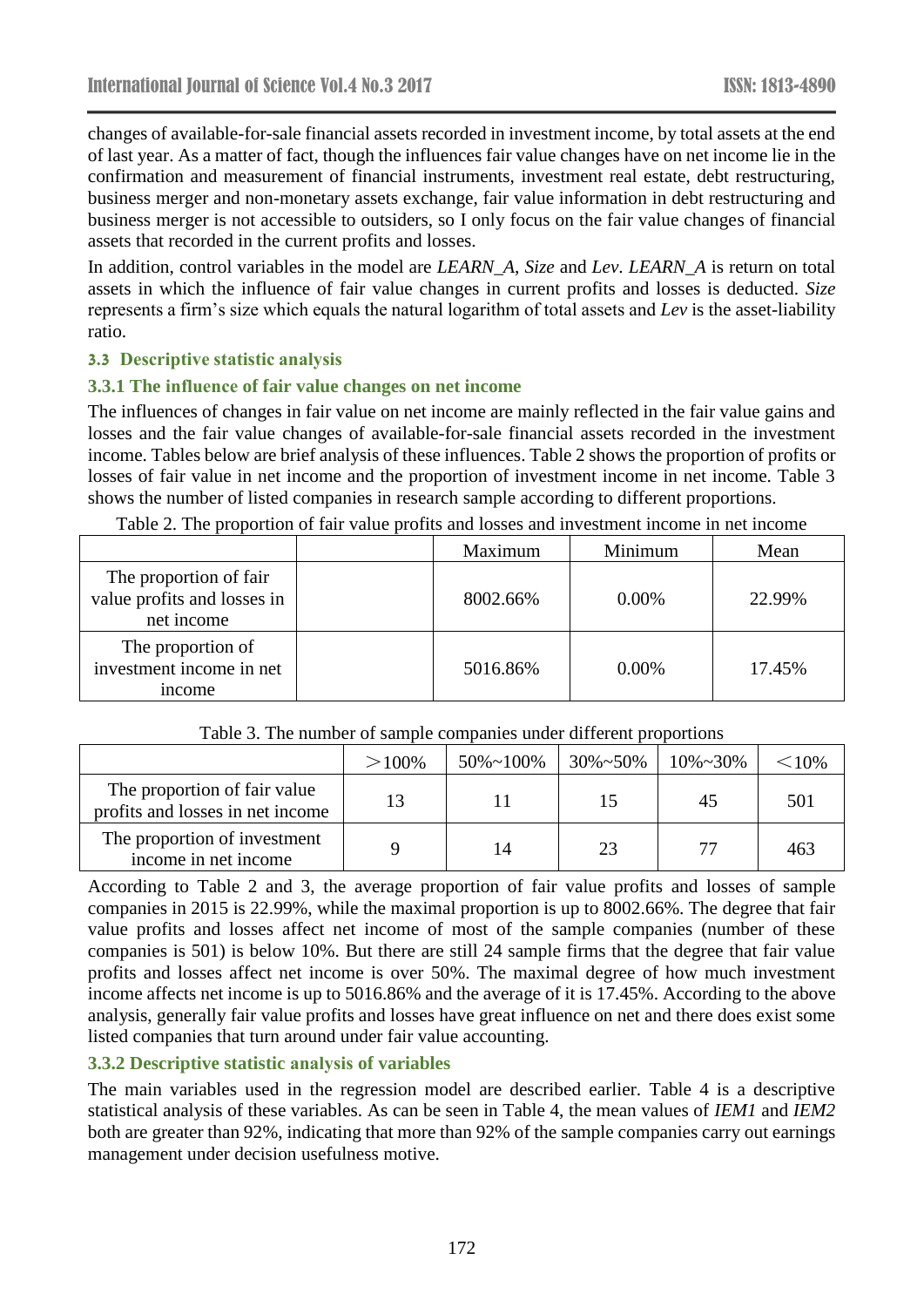| Variables        | N   | Mean     | Standard deviation | Median   | Minimum    | Maximum  |
|------------------|-----|----------|--------------------|----------|------------|----------|
| IEM <sub>1</sub> | 585 | 0.93846  | 0.24052            | 1.00000  | 0.00000    | 1.00000  |
| IEM2             | 585 | 0.92308  | 0.26670            | 1.00000  | 0.00000    | 1.00000  |
| $DA_A$           | 585 | 0.07234  | 0.17993            | 0.03882  | 0.00001    | 2.12488  |
| $IEM1 * DA A$    | 585 | 0.06899  | 0.18006            | 0.03605  | 0.00000    | 2.12488  |
| $IEM2 * DA_A$    | 585 | 0.06687  | 0.17808            | 0.03548  | 0.00000    | 2.12488  |
| FVA              | 585 | 0.01032  | 0.15911            | 0.00003  | $-0.03172$ | 2.72039  |
| LEARN_A          | 585 | 0.04852  | 0.14658            | 0.03572  | $-0.78997$ | 2.70150  |
| Size             | 585 | 22.37040 | 1.53730            | 22.11464 | 18.38527   | 27.85198 |
| Lev              | 585 | 0.49619  | 0.50506            | 0.23974  | 0.02597    | 2.13269  |

Table 4. Descriptive statistical analysis of variables

# **4. Regression Result**

The result of multiple linear regression analysis is showed in table 5 and 6. Table 5. Regression result of group IEM1

| $R^2$      | Adjusted $R^2$ |                             | F                                     | Sig.     |       |
|------------|----------------|-----------------------------|---------------------------------------|----------|-------|
| 0.546      | 0.543          |                             | 174.396                               | 0.000    |       |
|            |                | Unstandardized coefficients |                                       |          |       |
| Variables  | B              | <b>Standard Deviation</b>   | <b>Standardized Coefficients Beta</b> | t-value  | Sig.  |
| (Constant) | 0.249          | 0.078                       |                                       | 3.185    | 0.002 |
| FVA        | 0.858          | 0.035                       | 0.758                                 | 24.809   | 0.000 |
| LEARN_A    | 0.383          | 0.037                       | 0.312                                 | 10.336   | 0.000 |
| Size       | $-0.010$       | 0.004                       | $-0.088$                              | $-2.832$ | 0.005 |
| Lev        | 0.049          | 0.024                       | 0.065                                 | 2.066    | 0.039 |

Table 6. Regression result of group IEM2

| $R^2$      | Adjusted $\mathbb{R}^2$     |                           | F                        |          | Sig.  |
|------------|-----------------------------|---------------------------|--------------------------|----------|-------|
| 0.559      | 0.556                       |                           | 183.659                  |          | 0.000 |
|            | Unstandardized coefficients |                           | Standardized             |          |       |
| Variables  | B                           | <b>Standard Deviation</b> | <b>Coefficients Beta</b> | t-value  | Sig.  |
| (Constant) | 0.243                       | 0.076                     |                          | 3.184    | 0.002 |
| $FV_A$     | 0.861                       | 0.034                     | 0.769                    | 25.539   | 0.000 |
| LEARN_A    | 0.384                       | 0.036                     | 0.316                    | 10.642   | 0.000 |
| Size       | $-0.010$                    | 0.004                     | $-0.086$                 | $-2.809$ | 0.005 |
| Lev        | 0.041                       | 0.023                     | 0.056                    | 1.805    | 0.072 |

According to the regression results, fair value profits and losses are positively correlated with dependent variable at a 5% significance level, which can be verified both in group IEM1 and IEM2. This result indicates that the listed companies taking advantage of fair value measurement can prominently improve the level of decision usefulness earnings management, and hence, elevate the value relevance of reported earnings. The preceding analysis showed that there are some companies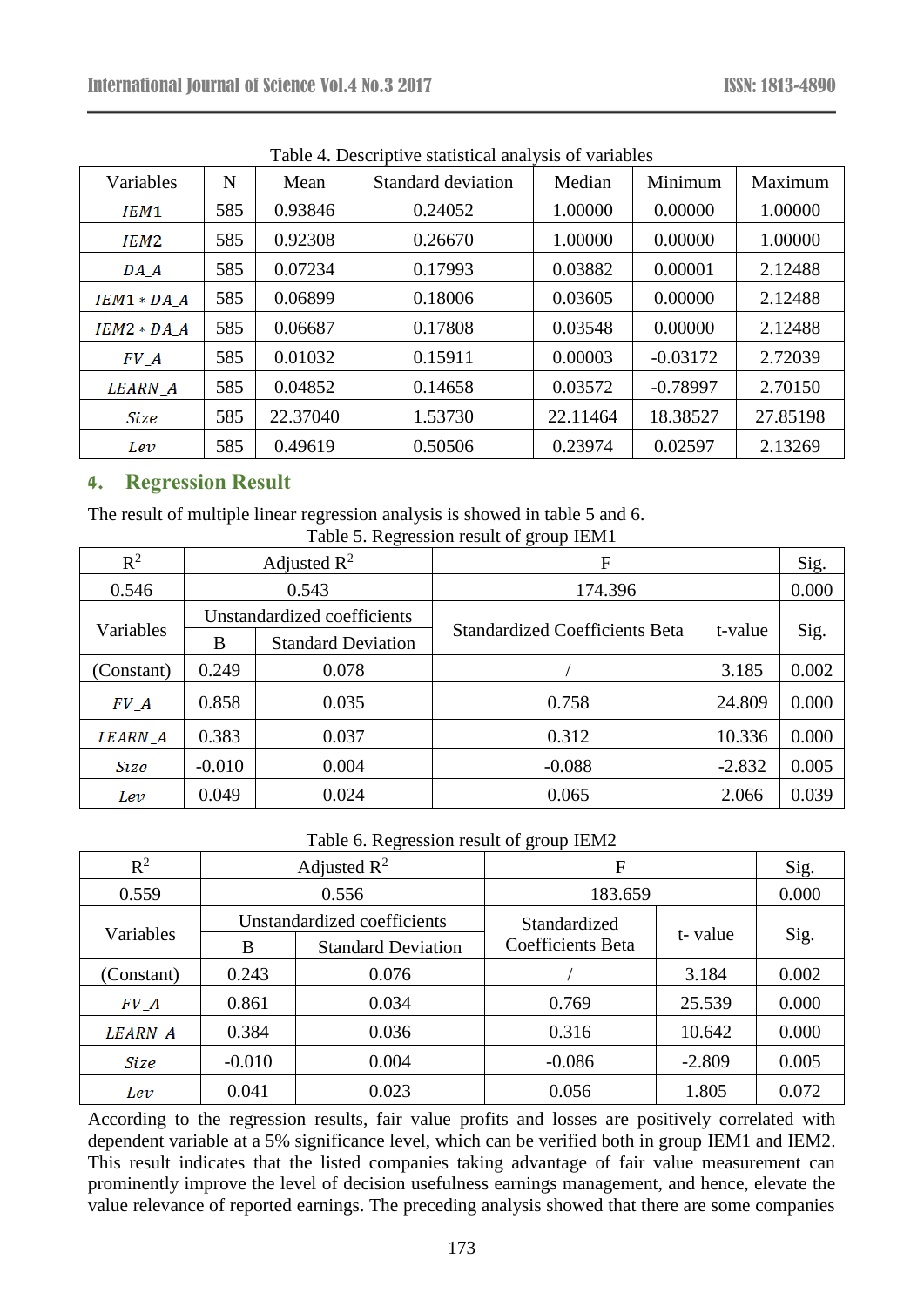using fair value profits to come out of the red, which in other words, opportunistic earnings management may exist theoretically. Nevertheless, with the result of regression analysis, I find that fair value changes recorded into current profits and losses lift the level of earnings' decision usefulness instead of the level of opportunistic earnings management. That is to say, despite the fair value measurement increases earnings management of listed companies, this kind of earnings management in general improves decision-making usefulness of reported earnings.

In addition, with the regression results, I also find that the coefficients of *LEARN* A and Size are significant at the 5% level both in group IEM1 and IEM2, and the coefficients of *Lev* in the two groups are significant at the 10% level. The coefficient of *LEARN\_A* is positive, indicating that the stronger the profitability of the company, the higher the level of decision usefulness earnings management, which is consistent with my anticipation. The coefficient of *Size* is negative which demonstrates that the larger the size of listed companies, the lower the degree of decision usefulness earnings management.

# **5. Conclusions and Research Limitations**

## **5.1 Conclusions**

Different attributes of earnings management, due to different motivations, may lead to different economic consequences. In previous literature, earnings management has been regarded as a homogeneous risk when examining the influence of fair value measurement on it. From a new angle, this paper distinguishes the earnings management between different attributes and divides it into opportunistic earnings management and decision usefulness earnings management in order to analyze the influence of fair value measurement on earnings management.

The result of my study shows that although sample companies have discretionary accruals, which indicates they conduct different levels of earnings management, fair value changes recorded in the current profits and losses increase the decision usefulness earnings management. In other words, earnings management conducted through fair value measurement enhance the relevance of the reported earnings of listed companies, and thus, can help external stakeholders to make decisions.

### **5.2 Research limitations**

Taking into account the difficulty of data acquisition and that currently the application of fair value measurement mainly lies in the confirmation and measurement of financial instruments, this paper only examines the information relevance of the profits and losses that caused by fair value changes of financial assets. Theoretically and practically, fair value measurement is not only applied in the confirmation and measurement of financial assets, but also in debt restructuring, business merger and non-monetary assets exchange, which will also affect the value relevance of reported earnings.

Apart from that, this paper has not recognized other kinds of opportunistic earnings management that aim at seeking IPO, promoting the level of salary and welfare of firms' management or getting loans due to the limitations of the data, which remains to be supplemented in subsequent studies.

# **References**

- [1] Ni Min, Huang Shizhong. Earnings Management under Non-Opportunistic Motive: Content Analysis and Review of Empirical Researches[J]. Journal of Audit & Economics, 2014, 1:58-67
- [2] Yang Shijian. Analysis of the Motivation of Earnings Management Based on Fair Value and its Countermeasures[J]. Financial Communication, 2011, 3:43-44
- [3] Yang Yan, Cui Changjiang. Review of Researches on Earnings Management under Contract View[J]. Financial Communication, 2012, 10:69-74
- [4] Ma Chang. Review of Researches on the Motivations of Earnings Management of Listed companies[J]. Financial Communication, 2010, 6:48-50
- [5] Han Junhua. Fair Value and Earnings Management of Listed companies[J]. Journal of Commercial Economics, 2009(24):93-94.